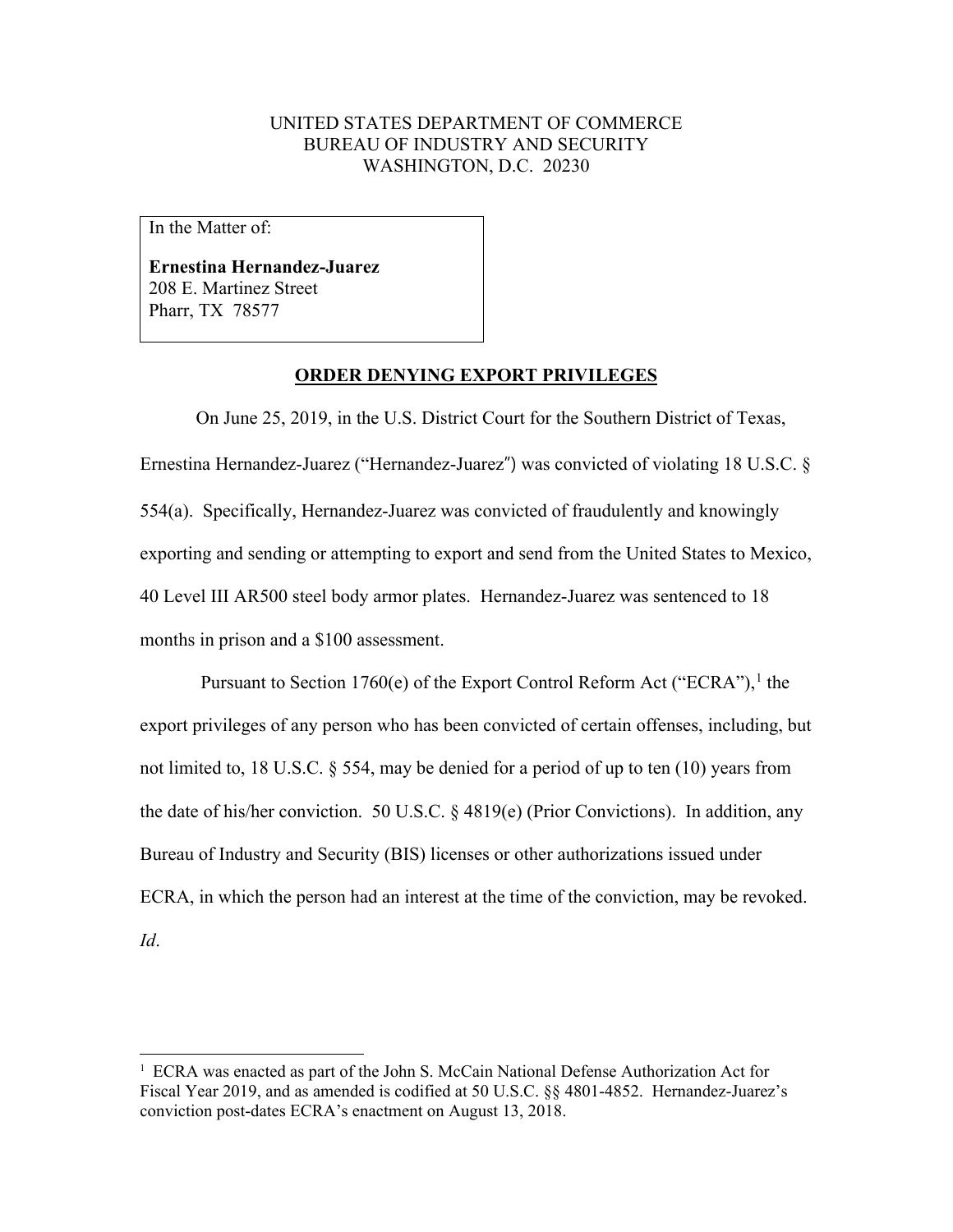Ernestina Hernandez-Juarez Order Page 2 of 5

BIS received notice of Hernandez-Juarez's conviction for violating 18 U.S.C. § 554, and has provided notice and opportunity for Hernandez-Juarez to make a written submission to BIS, as provided in Section 766.25 of the Export Administration Regulations ("EAR" or the "Regulations"). 15 C.F.R.  $\S 766.25$  $\S 766.25$  $\S 766.25$ .<sup>2</sup> BIS has not received a written submission from Hernandez-Juarez.

Based upon my review of the record and consultations with BIS's Office of Exporter Services, including its Director, and the facts available to BIS, I have decided to deny Hernandez-Juarez's export privileges under the Regulations for a period of 10 years from the date of Hernandez-Juarez's conviction. The Office of Exporter Services has also decided to revoke any BIS-issued licenses in which Hernandez-Juarez had an interest at the time of her conviction.[3](#page-1-1)

Accordingly, it is hereby **ORDERED:**

**First**, from the date of this Order until June 25, 2029, Ernestina Hernandez-Juarez, with a last known address of 208 E. Martinez Street, Pharr, TX 78577, and when acting for or on her behalf, her successors, assigns, employees, agents or representatives ("the Denied Person"), may not directly or indirectly participate in any way in any transaction involving any commodity, software or technology (hereinafter collectively referred to as "item") exported or to be exported from the United States that is subject to the Regulations, including, but not limited to:

<span id="page-1-0"></span><sup>&</sup>lt;sup>2</sup> The Regulations are currently codified in the Code of Federal Regulations at 15 C.F.R. Parts 730-774 (2021).

<span id="page-1-1"></span><sup>&</sup>lt;sup>3</sup> The Director, Office of Export Enforcement, is now the authorizing official for issuance of denial orders, pursuant to recent amendments to the Regulations (85 *Fed. Reg*. 73411, November 18, 2020).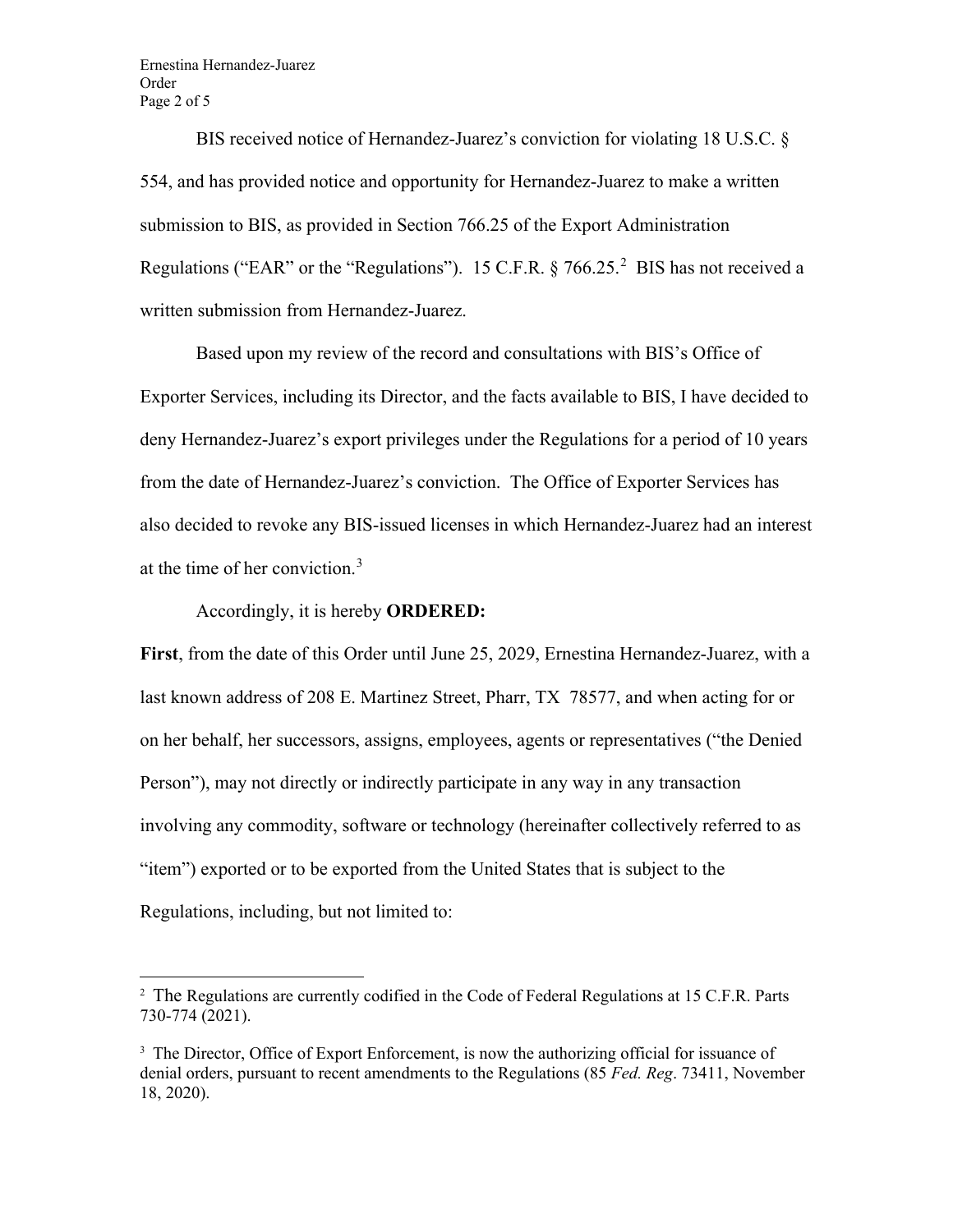- A. Applying for, obtaining, or using any license, license exception, or export control document;
- B. Carrying on negotiations concerning, or ordering, buying, receiving, using, selling, delivering, storing, disposing of, forwarding, transporting, financing, or otherwise servicing in any way, any transaction involving any item exported or to be exported from the United States that is subject to the Regulations, or engaging in any other activity subject to the Regulations; or
- C. Benefitting in any way from any transaction involving any item exported or to be exported from the United States that is subject to the Regulations, or from any other activity subject to the Regulations.

**Second**, no person may, directly or indirectly, do any of the following:

- A. Export, reexport, or transfer (in-country) to or on behalf of the Denied Person any item subject to the Regulations;
- B. Take any action that facilitates the acquisition or attempted acquisition by the Denied Person of the ownership, possession, or control of any item subject to the Regulations that has been or will be exported from the United States, including financing or other support activities related to a transaction whereby the Denied Person acquires or attempts to acquire such ownership, possession or control;
- C. Take any action to acquire from or to facilitate the acquisition or attempted acquisition from the Denied Person of any item subject to the Regulations that has been exported from the United States;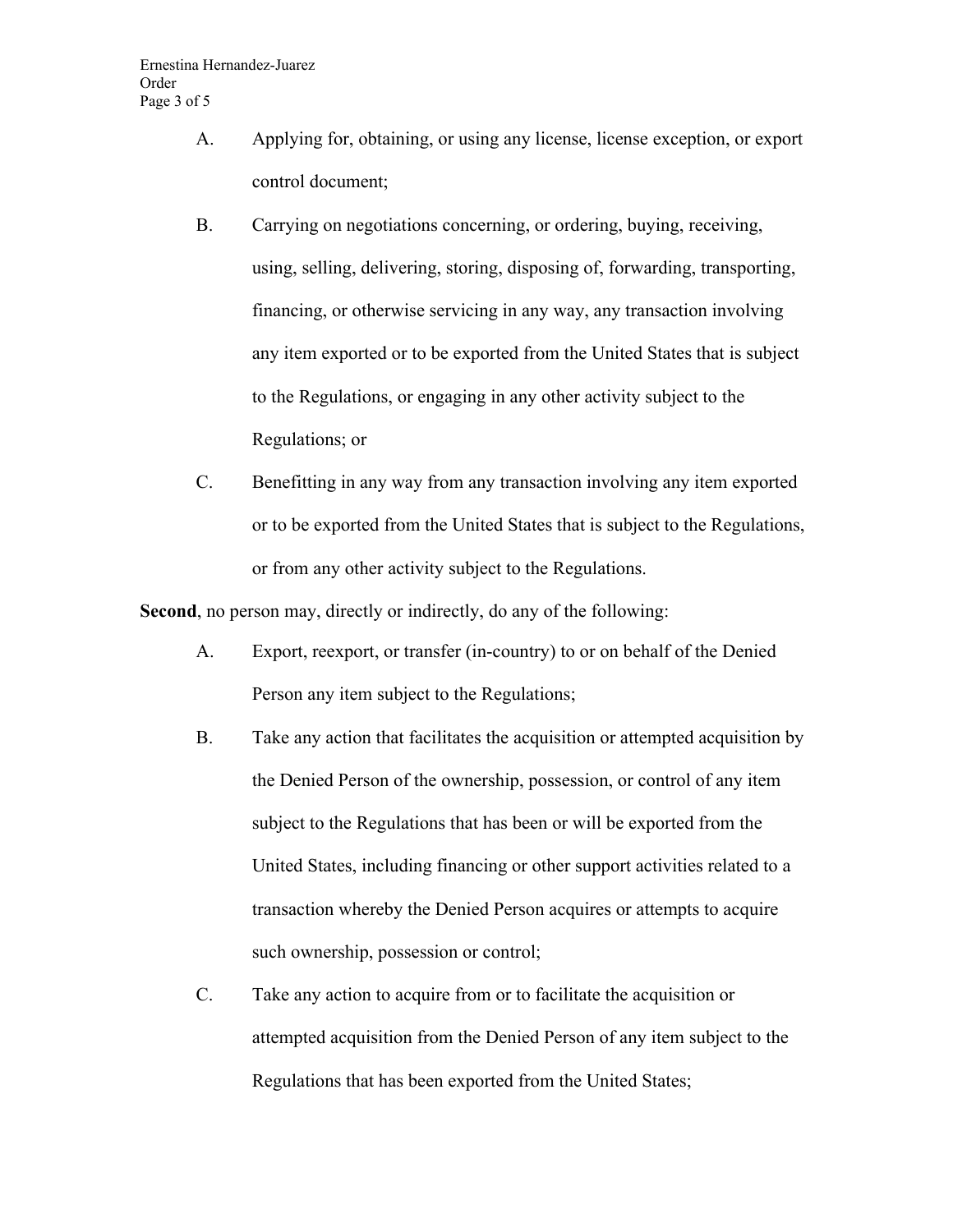- D. Obtain from the Denied Person in the United States any item subject to the Regulations with knowledge or reason to know that the item will be, or is intended to be, exported from the United States; or
- E. Engage in any transaction to service any item subject to the Regulations that has been or will be exported from the United States and which is owned, possessed or controlled by the Denied Person, or service any item, of whatever origin, that is owned, possessed or controlled by the Denied Person if such service involves the use of any item subject to the Regulations that has been or will be exported from the United States. For purposes of this paragraph, servicing means installation, maintenance, repair, modification or testing.

**Third**, pursuant to Section 1760(e) of the Export Control Reform Act (50 U.S.C.  $\S$ 4819(e)) and Sections 766.23 and 766.25 of the Regulations, any other person, firm, corporation, or business organization related to Hernandez-Juarez by ownership, control, position of responsibility, affiliation, or other connection in the conduct of trade or business may also be made subject to the provisions of this Order in order to prevent evasion of this Order.

**Fourth**, in accordance with Part 756 of the Regulations, Hernandez-Juarez may file an appeal of this Order with the Under Secretary of Commerce for Industry and Security. The appeal must be filed within 45 days from the date of this Order and must comply with the provisions of Part 756 of the Regulations.

**Fifth**, a copy of this Order shall be delivered to Hernandez-Juarez and shall be published in the *Federal Register.*